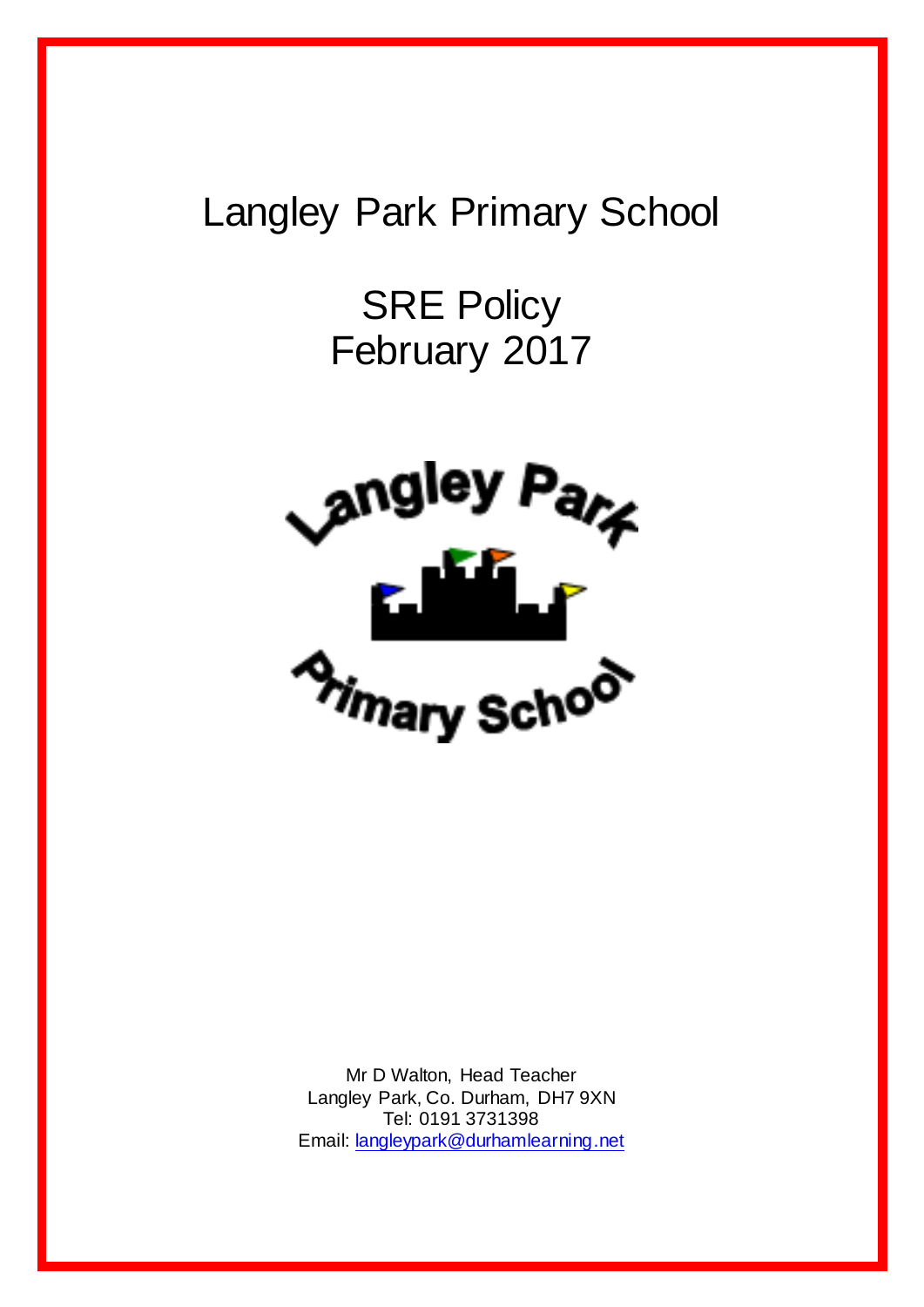



## **Sex and Relationships Policy**

**This policy should be read in conjunction with all safeguarding children, equality, diversity, disability, racial and gender schemes and policies.**

# **1. Name of School: Langley Park Primary**

### **Date of Policy: February 2017**

This policy was developed in response to Sex and Relationship Education Guidance DfES 2000, the National Teenage Pregnancy Strategy and National Healthy Schools Programme.

# **2. Consultation**

#### **The Consultation Process as Involved:**

- Review of SRE curriculum content with staff and pupils
- Consultation with wider school community e.g. school nurse, EDS,
- Consultation, agreement and implementation of policy by school governors
- Consultation with parents / carers

#### **3. What Is Sex and Relationship Education?**

SRE is lifelong learning about physical, sexual, moral and emotional development. It is about the understanding of the importance of stable and loving relationships, respect, love and care, for family life. It involves acquiring information, developing skills and forming positive beliefs, values and attitudes.

#### **4. Principles and Values**

In addition Langley Park Primary believes that SRE should:

- be an integral part of the lifelong learning process, beginning in early childhood and continue into adult life.
- be an entitlement for all pupils in our care.
- encourage every pupil to contribute to the school community that aims to support each individual as they grow and learn.
- be set within this wider school context and supports family commitment and love, respect and affection, knowledge and openness. Family is a broad concept; not just one model, e.g. nuclear family. It includes a variety of types of family structure, and acceptance of diversity.
- encourage pupils and staff to share and respect each other's views. We are aware of different approaches to sexual orientation, without promotion of any particular family structure. The important values are love, respect and care for each other.
- generate an atmosphere where questions and discussion on personal matters can take place without any stigma or embarrassment.
- recognise that parents and carers are the key people in teaching their children about sex, relationships and growing up.
- recognise that the wider community has much to offer and we aim to work in partnership with other health and education professionals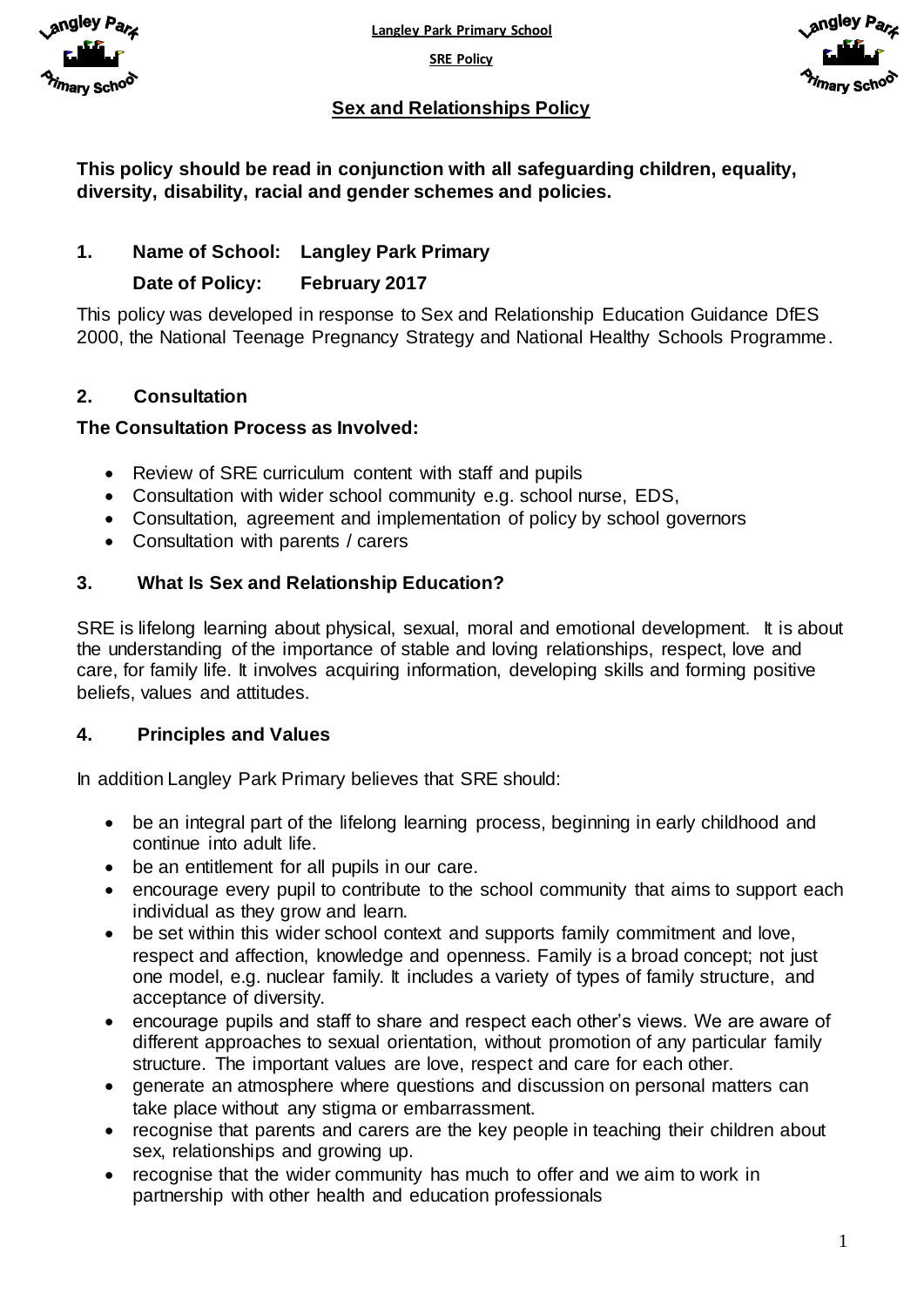



ngley P<sub>a</sub>,

# **Sex and Relationship Education in this school has three main elements:**

# **Personal and Social Skills**

- managing emotions within relationships confidently and sensitively.
- developing positive self esteem and confidence.
- developing and demonstrating self-respect and empathy for others.
- making informed choices with an absence of prejudice.
- developing an appreciation of the consequences of choices made.
- managing conflict.
- empower pupils with the skills to be able to recognise inappropriate/ uncomfortable situations and/or behaviours with their peers and adults.

## **Attitudes and Values**

- learning the importance of values, individual conscience and moral choices.
- valuing family life, stable and loving relationships, and marriage.
- learning about the nurture of children.
- demonstrating the values of respect, love and care.
- exploring, considering and understanding moral dilemmas.
- developing skills including negotiation and decision making.
- challenging myths, misconceptions and false assumptions.

## **Knowledge and Understanding**

- learning and understanding about physical and emotional development at appropriate stages.
- learning about reproduction, human sexuality, personal health, emotions and relationships.
- learning about where to go for help or advice in school and how to access a range of local and national support agencies.

# **5. Aims**

The aim of SRE at Langley Park Primary School is to provide balanced factual information about physical and emotional changes, together with consideration of the broader emotional, ethical, religious, and moral dimensions of sexual health. Our SRE programme aims to prepare pupils for an adult life in which they can:

- develop positive values and a moral framework that will guide their decisions, judgements and behaviour.
- have the confidence and self esteem to value themselves and others
- have the skills to develop and foster positive relationships
- understand the consequences of their actions and behave responsibly within personal relationships.
- control their emotions, be resilient and move on
- communicate effectively by developing the appropriate language for sex and relationship issues.
- have sufficient information and skills to protect themselves in a variety of situations.
- be aware of sources of help and acquire the skills and confidence to access advice and support if necessary.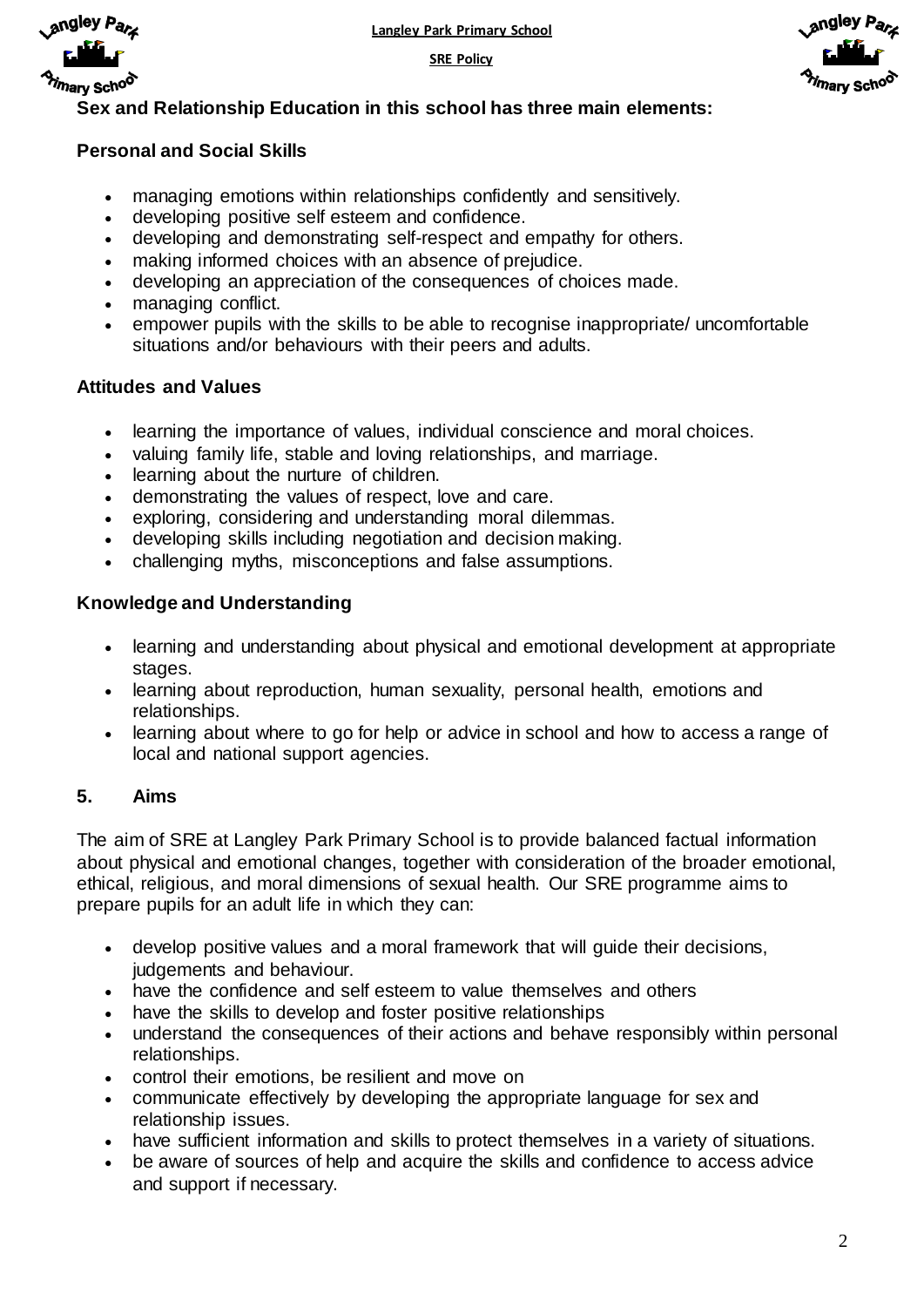



## **6. Organisation and Content of Sex and Relationship Education**

We deliver sex and relationship education primarily through our personal, social and health education programme (PSHE) and Science lessons at foundation stage, KS1 and KS2. We use a combination of resources and materials from the Learn 4 Life and Lucinda and Godfrey schemes of work.

In PSHE we teach children about relationships, and we encourage children to discuss issues. We teach about the parts of the body and how these work, and we explain to them what will happen to their bodies during puberty. For example, we tell the boys that their voices will change during puberty and we explain to the girls about menstruation. We encourage the children to ask for help if they need it.

In Science we follow the guidance material in the national scheme of work. In Key Stage 1 we teach children about how animals, including humans, move, feed, grow and reproduce, and we also teach them about the main parts of the body. Children learn to appreciate the differences between people and how to show respect for each other. In Key Stage 2 we teach about life processes and the main stages of the human life cycle in greater depth.

In Year 5 and Year 6 we place a particular emphasis on health education, as many children experience puberty at this age. We liaise with the Local Health Authority, in particular the school nurse, to provide advice and support to the children. By the end of Key Stage 2, we ensure that both boys and girls know how babies are born, how their bodies change during puberty, what menstruation is, and how it affects women. We always teach this with due regard for the emotional development of the children

Class teachers generally deliver the PSHE curriculum with support from professionals where appropriate. School staff are usually the best people to work with the pupils on many of the SRE topics as they are aware of each pupil's individual circumstances.

Any SRE lesson may consider questions or issues that some pupils will find sensitive. Before embarking on these lessons ground rules are established which prohibit inappropriate personal information being requested or disclosed by those taking part in the lesson.

When pupils ask questions, we aim to answer them honestly at an age appropriate level and within the ground rule established at the start of the sessions. If it is felt that answering a specific question would involve information at a level inappropriate to the age and development of the rest of the pupils, the question will be dealt with individually at another time.

Assessment is carried out at appropriate times and involves teacher, pupil and peer assessment of knowledge and understanding, skills, and attitudes.

#### **7. Inclusion**

#### *Pupils with Special Needs*

We will ensure that all pupils receive sex and relationship education, and we will offer provision appropriate to the needs of all our pupils, taking specialist advice where necessary

#### *Ethnic, Cultural and Religious Groups*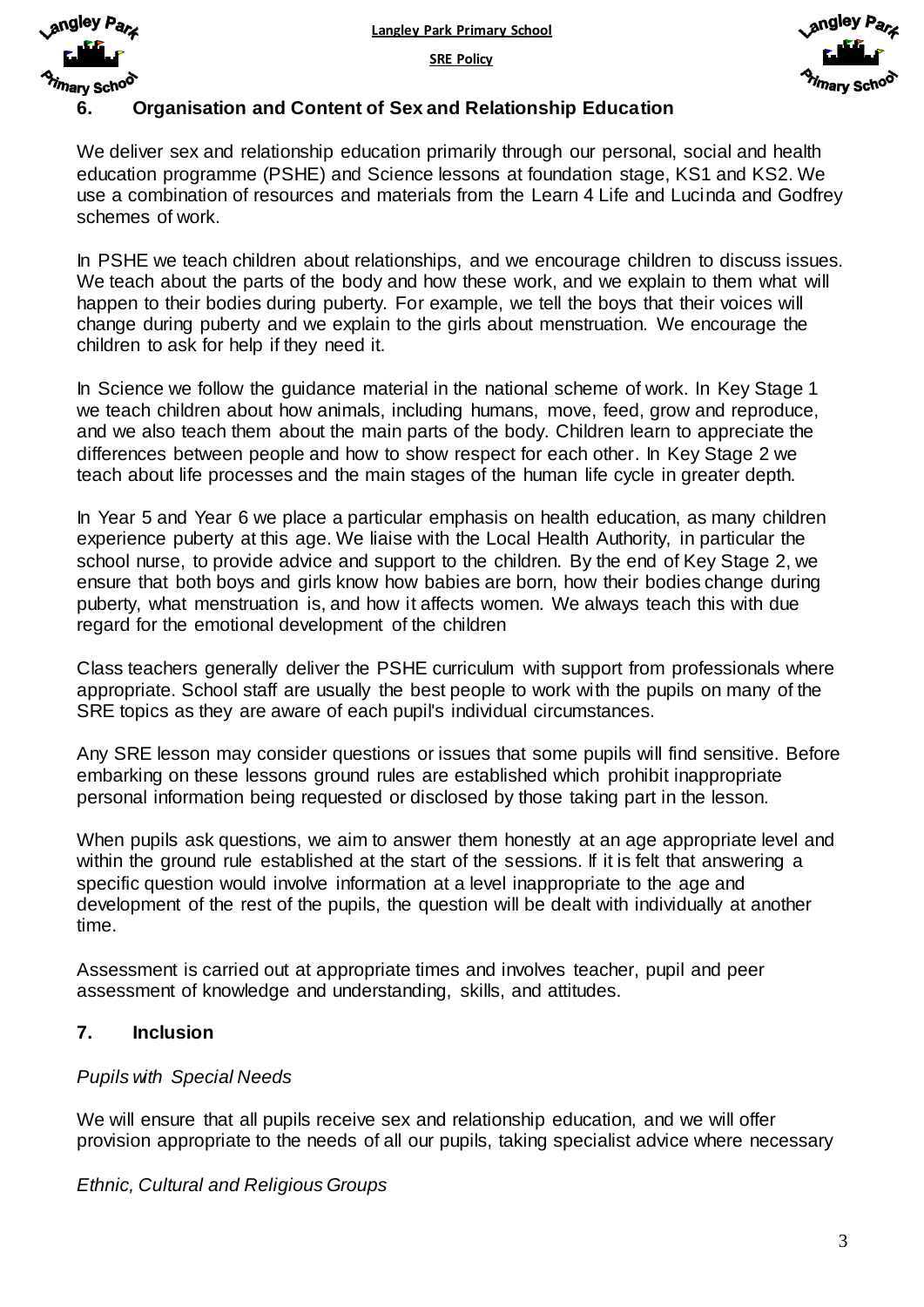





We intend our policy to be sensitive to the needs of different ethnic, cultural and religious groups. We encourage parents /carers to discuss any concerns with the Head teacher.

## **8. The role of parents**

The school is well aware that the primary role in children's sex and relationship education lies with parents/ carers. We wish to build a positive and supporting

relationship with the parents of children at our school through mutual understanding, trust and co-operation. In promoting this objective we:

- inform parents about the school's sex and relationship education policy and practice;
- answer any questions that parents may have about the sex and relationship education of their child;
- take seriously any issue that parents raise with teachers or governors about this policy or the arrangements for sex and relationship education in the school;
- encourage parents to be involved in reviewing the school policy and making modifications to it as necessary;
- inform parents about the best practice known with regard to sex and relationship education, so that the teaching in school supports the key messages that parents and carers give to children at home.

**8.2** Except for those parts included in the statutory National Curriculum (i.e. in Science lessons) parents have the right to withdraw their child from the sex and relationship education programme that we teach in our school. If a parent wishes their child to be withdrawn from sex and relationship education lessons, they should discuss this with the head teacher, and make it clear which aspects of the programme they do not wish their child to participate in. The school always complies with the wishes of parents in this regard. Parents are welcome to review any SRE resources the school uses.

# **9. Confidentiality and Safeguarding**

It should be made clear to pupils that all adults in school cannot guarantee absolute confidentiality. This should be made clear when forming the class Ground Rules.

Teachers will respond if a child indicates that they may have been a victim of abuse. In these circumstances the teacher will talk to the child as a matter of urgency. If the teacher has concerns, they will draw their concerns to the attention of the head teacher. The head teacher will then deal with the matter in consultation with health care professionals. (See also Child Protection Policy.)

Health professionals in school are bound by their codes of conduct but have a duty to share information with relevant others, if they believe that a child is suffering abuse.

# **10. Monitoring and Review**

It is the responsibility of the Head teacher/ Leadership Team to oversee and organise the monitoring and evaluation of PSHE, in the context of the overall school plans for monitoring the quality of teaching and learning. The PSHE programme will be treated as a subject and will be involved in a yearly monitoring and evaluation exercise led by the Leadership Team.